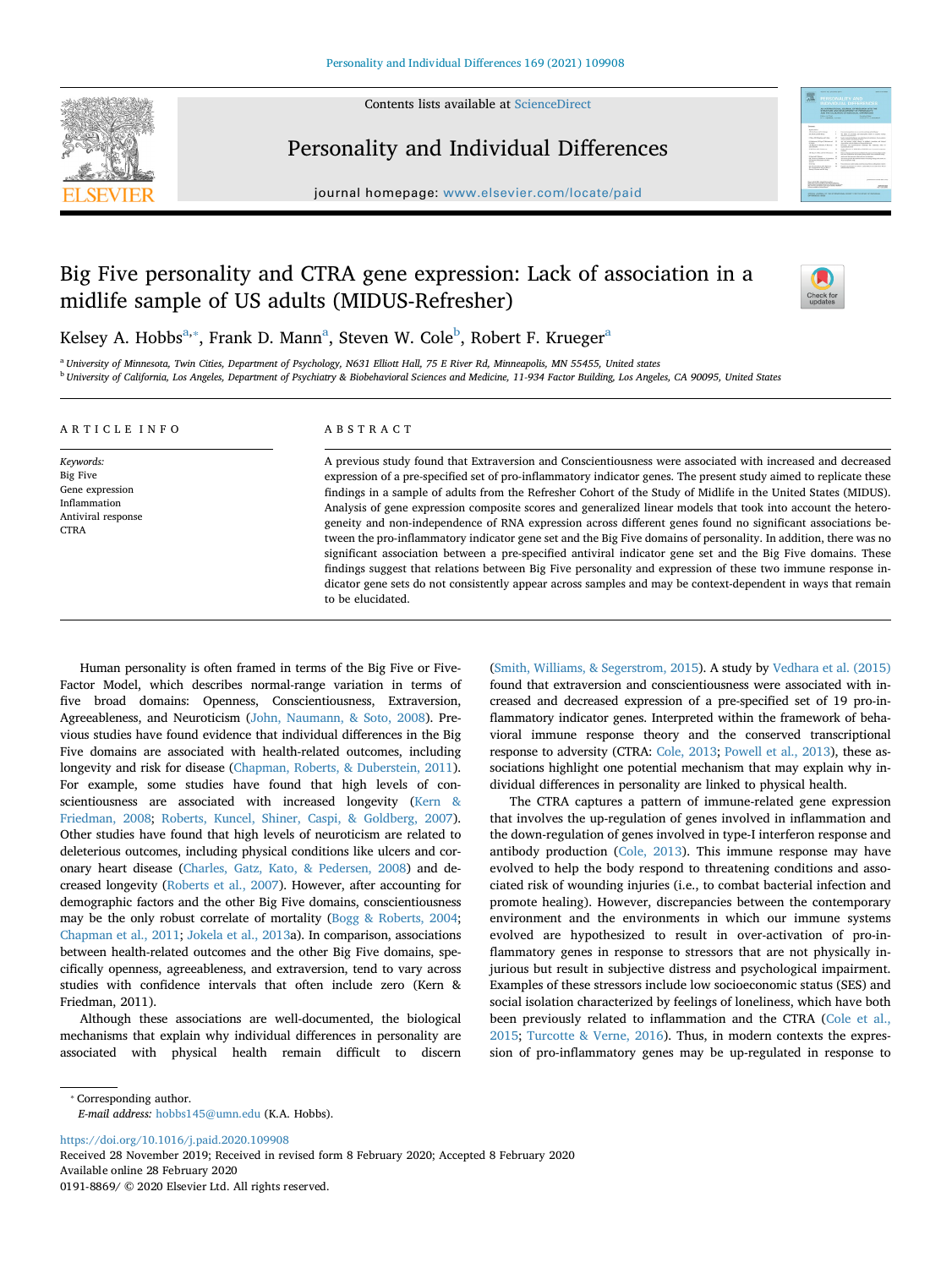economic, social, and relational factors that are not life threatening but induce stress, providing a potential mechanism by which these social factors become biologically embedded to impact physical and mental health.

In short, if individual differences in personality are related to the differential expression of immune-related genes, then this may help explain why individual differences in personality are related to physical health outcomes. The associations reported by [Vedhara et al. \(2015\)](#page-6-3) provide a starting point for such inquiry, but these estimated associations were based on a community sample of young adults from the United Kingdom  $(N = 121)$  and have vet to be replicated. Additionally, [Brown and Nickerson \(2016\)](#page-5-7) reanalyzed the data reported by [Vedhara et al. \(2015\)](#page-6-3) and concluded that associations between proinflammatory gene expression and the Big Five domains may be fragile. Thus, a replication attempt would serve to provide a clearer picture of how personality relates to the CTRA. In the present study we examined the same associations as [Vedhara et al. \(2015\)](#page-6-3) in a community sample of middle-aged adults ( $N = 539$ ) participating in the Study of Midlife in the United States (MIDUS). We sought to determine whether the proinflammatory gene set used by [Vedhara et al. \(2015\)](#page-6-3) is associated with any of the Big Five domains of personality. We also examined in parallel the antiviral immune response gene set that [Vedhara et al. \(2015\)](#page-6-3) found was not significantly associated with any of the Big Five domains.

## **1. Methods**

#### *1.1. Sample*

Data for the current study came from a sample of adults  $(n = 539)$ who participated in the biomarker project of the Study of Midlife in the United States (MIDUS; [Ryff & Krueger, 2018\)](#page-6-6), consented to provide genetic data, passed RNA quality control metrics, and completed Big Five adjectival scales (i.e., the MIDI). The average age of participants was 52 years (median = 52, min. = 25, max. = 76, SD = 13.29). Approximately 50% of the sample was female ( $n = 271$  females;  $n = 268$ males). Approximately 73% of the sample identified as White/European American (*n* = 392), ∼17% Black/African American (*n* = 91), ∼2% Asian American ( $n = 8$ ), ~2% Native American ( $n = 11$ ), and ~6% "Other" race/ethnicity ( $n = 34$ ). Detailed information regarding participant recruitment and data collection can be found elsewhere ([Brim, Ryff, & Kessler, 2004\)](#page-5-8). Calculated using G\*Power 3.1 ([Erdfelder,](#page-5-9) [Faul, & Buchner, 1996](#page-5-9)), an *a priori* power analysis for a multiple linear regression with 25 covariates indicates that sample sizes of *N* = 507,  $N = 250$ , and  $N = 82$  participants are needed to be adequately powered (80%) to detect the incremental effects of five independent variables, assuming small ( $\Delta R^2$  = .025), small-to-moderate ( $\Delta R^2$  = .05) and moderate effect sizes ( $\Delta R^2$  = .15), respectively. Thus, the current study was adequately powered to detect expected associations.

#### **2. Measures**

## *2.1. Gene expression*

Blood samples were provided by participants in the MIDUS biomarker project during a laboratory visit and shipped to a central biospecimen repository at the University of Wisconsin. Peripheral blood mononuclear cells (PBMCs) were then isolated and frozen at −70 C for several years prior. Frozen PBMC samples were subsequently thawed and RNA was extracted using standard protocols (Qiagen RNeasy). Extracted RNA was quality control checked for yield and integrity, and subject to transcriptome profiling using an mRNA-targeted sequencing approach (using Lexogen QuantSeq 3′ FWD cDNA library synthesis with sequencing on an Illumina HiSeq 4000 instrument) targeting >10 million 65-bp single stranded sequencing reads per sample. RNA sequencing was conducted in batches comprised of a 96-well plate, which was indicated by a nominal variable and included as a covariate in inferential analyses. Two sets of genes were selected *a priori* based on their previous use in CTRA research: 19 pro-inflammatory genes (*IL1A, IL1B, IL6, IL8, TNF, PTGS1, PTGS2, FOS, FOSB, FOSL1, FOSL2, JUN, JUNB, JUND, NFKB1, NFKB2, REL, RELA,* & *RELB*) and 32 genes involved in Type I interferon responses and antibody production (*GBP1, IFI16, IFI27, IFI27L1- 2, IFI30, IFI35, IFI44, IFI44L, IFI6, IFIH1, IFIT1-3, IFIT5, IFIT1L, IFITM1-3, IFITM4P, IFITM5, IFNB1, IRF2, IRF7-8, MX1- 2, OAS1-3, OASL, IGJ, IGLL1,* & *IGLL3*).

# *2.2. Midlife development inventory (MIDI)*

The MIDI [\(Lachman & Weaver, 1997](#page-6-7)) is a 26-item questionnaire that measures the Big Five domains using between four and seven adjectives for each domain drawn from existing inventories ([Goldberg, 1992](#page-5-10); [John, 1990;](#page-5-11) [Trapnell & Wiggins, 1990](#page-6-8)). Adjective groupings are as follows: organized, responsible, hardworking, careless, thorough (for Conscientiousness); helpful, warm, caring, softhearted, sympathetic (for Agreeableness); moody, worrying, nervous, calm (for Neuroticism); creative, imaginative, intelligent, curious, broad-minded, sophisticated, adventurous (for Openness); outgoing, friendly, lively, active, talkative (for Extraversion). Participants were asked to rate how well each adjective described them on a Likert scale from 1 (a lot) to 4 (not at all). Responses were then reverse coded (and specific adjective scores reversed as necessary) so that a higher number indicated higher levels of the personality domain. Calculated using the "psych" package ([Revelle, 2019\)](#page-6-9), Omega index for the MIDI scales evinced moderate-tohigh internal consistencies (range of  $ω = .71$  to .80). Providing evidence for concurrent validity, a previous study found that four of the five domains of the MIDI (i.e. openness, conscientiousness, extraversion, and neuroticism) are highly correlated with the NEO scales with *r* ranging from .63 to .81 [\(Lachman, 2005\)](#page-6-10). In this study, the agreeableness scale from the MIDI was moderately correlated (.42) with its NEO counterpart, due to the MIDI covering only two NEO facets of agreeableness (i.e. altruism and trust).

## *2.3. Covariates*

A number of demographic variables were included as covariates of pro-inflammatory and antiviral indictor gene expression: self-reported age (reported in years and mean-centered), biological sex  $(0 = Male,$  $1 =$  Female), Black/African-American ( $0 =$  No,  $1 =$  Yes), Native American ( $0 = No$ ,  $1 = Yes$ ), Asian American ( $0 = No$ ,  $1 = Yes$ ), and "Other" race/ethnicity ( $0 = No$ ,  $1 = Yes$ ). Variables that capture individual differences in physical and behavioral health were also included as covariates: body mass index (BMI) was calculated based on participants` height and weight (BMI = weight in kilograms divided by height in meters squared); History of alcohol consumption was measured on an ordinal scale by asking participants "During the past month, how often did you drink any alcoholic beverages, on the average? Would you say every day (5), 5 or 6 days a week (4), 3 or 4 days a week (3), 1 or 2 days a week (2), less often than 1 day a week (1), or never (0)?"; Smoking status was measured by asking participants whether they smoked cigarettes regularly ( $0 = No$ ,  $1 = Yes$ ); Number of Physical Conditions was measured as a continuous variable by taking the sum of 39 self-reported chronic and acute conditions that were experienced by participants in the last twelve months (e.g., asthma, tuberculosis, sciatica, thyroid disease, hay fever, urinary/bladder problems, AIDS/HIV, lupus, hypertension, autoimmune disorders, anxiety and depression, diabetes, neurological disorders, ulcer, hernia, hemorrhoids, etc.).

In addition to a nominal variable representing plate batch, continuous variables that captured the prevalence of transcripts marking T lymphocytes subsets (*CD3D, CD3E, CD4, CD8A*), B lymphocytes (*CD19*), NK cells (CD16/*FCGR3A*, CD56/*NCAM1*), and monocytes (*CD14*) were also included as covariates of pro-inflammatory and antiviral gene expression. Inclusion of physical condition measures and leukocyte subset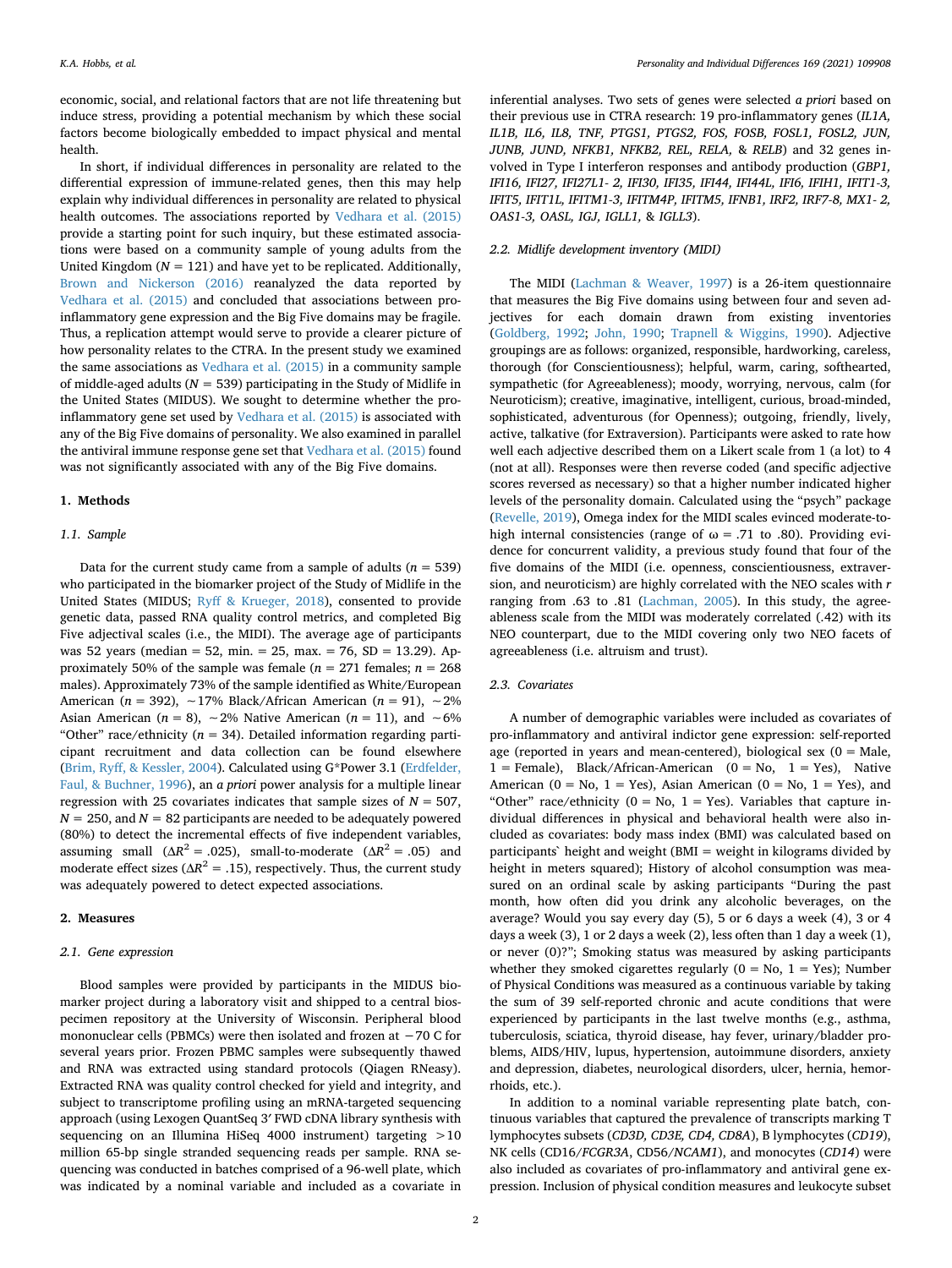prevalence may constitute over-control (because the latter constitutes the outcome that the gene expression dynamics are hypothesized to mediate and may thus share variance with it, whereas the former represents one mechanism underlying CTRA expression, i.e., changes in monocyte prevalence/activity). We included these variables in primary analyses to follow the analytic strategy reported by [Vedhara et al. \(2015\)](#page-6-3), but we also conducted sensitivity analyses removing those potentially over-controlling covariates.

# *2.4. Data analytic procedures*

Gene expression values were log2 transformed and mean-centered within-gene (i.e., log2 expression values for each gene were subtracted from the mean expression value for that gene) before averaging across pro-inflammatory and antiviral indicator gene sets to create continuous gene expression composite scores. The difference between the pro-inflammatory and antiviral composite scores were also calculated to create continuous CTRA scores. Descriptive statistics and zero-order Pearson's product-moment correlations between continuous measures of the Big Five domains and gene expression composite scores are reported in Table S1 in the supplemental materials.

The relations between the Big Five domains with pro-inflammatory and antiviral gene expression composite scores were then estimated using multiple linear regressions, controlling for demographic variables (i.e., age, sex, and race/ethnicity), physical and behavioral health (i.e., BMI, history of alcohol consumption, smoking status, and number of physical conditions) and technical covariates (i.e., plate batch and the prevalence of transcripts marking T lymphocytes subsets in PBMC pools). First, multiple linear regressions were estimated that regressed pro-inflammatory and antiviral gene expression composite scores on all study covariates, including demographic variables, physical and behavioral health variables, and technical covariates. These models served as a baseline for latter comparison. Using information criteria (AIC & BIC) and percent of variance explained  $(R^2)$  to guide model selection, baseline models that included demographic variables, physical and behavioral health variables, and technical covariates as independent variables were compared to models that included the same set of independent variables plus continuous measures of each of the Big Five transformed to a standardized metric  $(M = 0, SD = 1)$ . In all models, independent variables were specified as simultaneous predictors. Consequently, multiple regression coefficients predicting pro-inflammatory and antiviral gene expression composite scores are adjusted for the presence of the other predictors in the model.

Analysis of composite scores using multiple linear regression provides a simple and straightforward approach to analyzing the differential expression of pro-inflammatory and antiviral gene sets. However, because RNA expression can be heterogenous and correlated across different genes, analyzing composite scores that fail to account for these patterned nuances can lead to type-II errors. Of course, this would be a critical limitation to any replication attempt. Therefore, to circumvent this potential problem, additional analyses were conducted that treated each indicator gene as a repeated RNA value for each participant and tested the average multiple regression weight across all indicator genes for each of the Big Five domains, while also estimating a variancecovariance matrix of residuals. The freely estimated diagonal elements of the residual matrix accounts for the potential heterogeneity of RNA expression across different genes, and the non-redundant off-diagonal elements account for the non-independence of RNA expression across different genes. In these models, all associations were adjusted for potential confounding by the same set of covariates as the multiple linear regression analysis of gene expression composite scores: age, sex, race/ ethnicity, BMI, alcohol consumption, smoking, number of physical conditions, and 8 RNA transcripts indicting the relative prevalence of T lymphocytes, B lymphocytes, NK cells, and monocytes (again omitting physical conditions and leukocyte subset measures in subsequent sensitivity analyses).

Prior to estimating repeated-measure mixed models, quantile-normalized gene expression values were log2-transformed and standardized within gene and then sign-inverted for antiviral indicator genes. Because RNA sequencing can yield an excess of zeros, the distributions of gene transcripts were screened, and descriptive statistics were calculated to exclude data from any gene with an average expression level < .5 log2 transcripts per million mapped reads (TPM- i.e., the native value of the normalized expression data). This screening processes resulted in the deletion of data from 9 genes (*CXCL8, IL1A, FOSL1, IL6, IFI27, IFITM4P, IFITM5, IFNB1, IGLL1*). RNA expression values from the remaining pro-inflammatory and antiviral indicator genes were specified as a repeated-measure and analyzed using the SAS PROC MIXED command with maximum likelihood estimation.<sup>[1](#page-2-0)</sup> In addition to predicting RNA expression in pro-inflammatory and antiviral (sign-inverted) indicator genes, we also conducted analyses using the same models predicting RNA expression for pro-inflammatory and antiviral indicator gene sets independently of each other.

Ancillary Pearson's product-moment correlations between the Big Five domains and body mass index (BMI) were also calculated as a straightforward check on the convergent validity of the Big Five measures used herein, as these measures differed from those used by [Vedhara et al. \(2015\)](#page-6-3). Past studies have found that BMI tends to correlate positively with neuroticism and negatively with conscientiousness [\(Brummett et al., 2006](#page-5-12); [Sutin & Terracciano, 2016](#page-6-5)), perhaps the more robust association being with conscientiousness ([Chapman, Fiscella, Duberstein, & Kawachi, 2009](#page-5-13); [Jokela et al., 2013](#page-5-14)b) and especially in older adults [\(Mõttus et al., 2013\)](#page-6-11). Correlations between BMI and the other Big Five domains, on the other hand, tend to vary across studies with confidence intervals that often include zero.

## **3. Results**

Characteristics of the analyzed sample  $(n = 539)$ , including descriptive statistics for focal study variables, are reported in the supplemental materials (see Table S1). [Table 1](#page-3-0) reports the results of the multiple linear regressions relating pro-inflammatory and antiviral gene expression composite scores to the Big Five domains. Using information theoretic criteria to guide model selection, models that did not include the Big Five as predictors of pro-inflammatory gene expression (*AIC* = −132.794, *BIC* = −18.097) were preferred over models that included the Big Five as predictors  $(AIC = -126.501,$  $BIC = 9.437$ ). Moreover, after accounting for the effects of study covariates, the incremental percent of variance in pro-inflammatory gene expression collectively explained by the Big Five domains approached zero ( $\Delta R^2$  = .001,  $\Delta R^2$ <sub>adjusted</sub> = .000,  $F(5, 491)$  = 0.699,  $p$  = .624). The association between pro-inflammatory gene expression and extraversion was in the predicted direction ( $b = .002$ ,  $SE = .011$ ,  $p = .888$ ) but not significantly different from zero. The association between conscientiousness and pro-inflammatory gene expression was in the opposite direction as predicted and not significantly different than zero

<span id="page-2-0"></span><sup>&</sup>lt;sup>1</sup> At the request of a reviewer, additional sensitivity analyses were performed using the SAS "EMPIRICAL" option, whereby the same models were fit to the data, except the precision and statistical significance of fixed effects were evaluated using robust standard errors computed using a Huber-White sandwich estimator. These models demonstrated that none of the Big Five domains were significantly associated with pro-inflammatory expression, before and after excluding potentially over-controlling covariates. However, Openness was negatively associated with antiviral gene expression  $(p = .022)$  when controlling for all covariates. After omitting potentially over-controlling covariates, the association was no longer significant  $(p = .489)$ . Additionally, neuroticism was negatively associated with CTRA gene expression (both pro-inflammatory and antiviral components;  $p = .043$ ), when including all covariates. This relationship was in the opposite direction as expected. Again, after removing potentially over-controlling covariates this relationship was no longer significant (*p* = .184).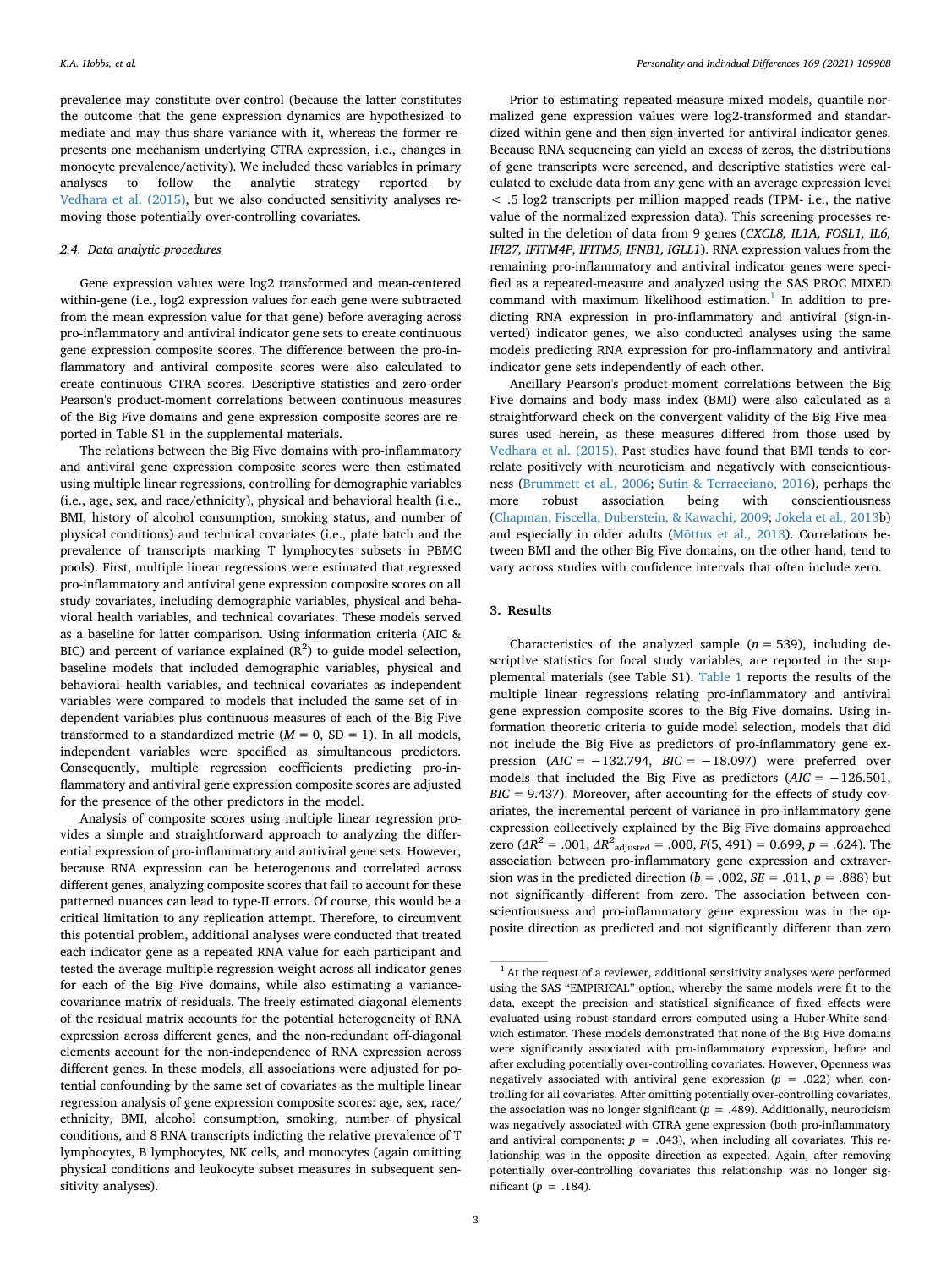#### <span id="page-3-0"></span>**Table 1**

Results of Multiple Linear Regressions Testing Whether the Big Five Domains are Associated with the Expression of Pre-Specified Sets of Pro-Inflammatory and Antiviral Indicator Genes.

| $n = 539$ DVs (row) | Pro-Inflammatory Indicator Gene Expression Composite Score |                          |                          |         |                      | Antiviral Indicator Gene Expression Composite Score |                          |                          |                          |                         |                      |                      |                          |
|---------------------|------------------------------------------------------------|--------------------------|--------------------------|---------|----------------------|-----------------------------------------------------|--------------------------|--------------------------|--------------------------|-------------------------|----------------------|----------------------|--------------------------|
| IVs (column)        | b                                                          | $S\!E$                   | $\boldsymbol{p}$         | b       | $S\hspace{-0.08em}E$ | $\boldsymbol{p}$                                    | b                        | $\cal SE$                | $\boldsymbol{p}$         | b                       | $S\hspace{-0.08em}E$ | $\boldsymbol{p}$     | VIF                      |
| (Intercept)         | .016                                                       | .029                     | .596                     | .016    | .030                 | .584                                                | $-.272$                  | .055                     | $-.001$                  | $-.267$                 | .056                 | < .001               | $\overline{\phantom{a}}$ |
| CD3E                | $-.003$                                                    | .021                     | .881                     | $-.005$ | .021                 | .828                                                | $-.056$                  | .040                     | .160                     | $-.053$                 | .040                 | .184                 | 2.32                     |
| CD <sub>3</sub> D   | .017                                                       | .016                     | .288                     | .017    | .016                 | .280                                                | .088                     | .030                     | .003                     | .085                    | .030                 | .004                 | 4.23                     |
| CD4                 | .060                                                       | .019                     | .001                     | .060    | .019                 | .002                                                | .101                     | .035                     | .003                     | .105                    | .035                 | .003                 | 4.32                     |
| CD8A                | .023                                                       | .011                     | .030                     | .025    | .011                 | .025                                                | .050                     | .020                     | .015                     | .051                    | .021                 | .013                 | 2.25                     |
| CD14                | .152                                                       | .013                     | $-.001$                  | .151    | .014                 | $-.001$                                             | .111                     | .025                     | $-.001$                  | .113                    | .025                 | < .001               | 4.21                     |
| CD19                | .004                                                       | .009                     | .665                     | .004    | .009                 | .672                                                | $-.019$                  | .017                     | .264                     | $-.019$                 | .017                 | .258                 | 1.49                     |
| FCGR3A              | .034                                                       | .010                     | .001                     | .034    | .010                 | < .001                                              | .100                     | .019                     | $-.001$                  | .099                    | .019                 | $-.001$              | 2.80                     |
| NCAM1               | .015                                                       | .009                     | .112                     | .014    | .009                 | .130                                                | $-.024$                  | .017                     | .163                     | $-.024$                 | .017                 | .174                 | 1.44                     |
| Batch Plate (2)     | $-.158$                                                    | .073                     | .031                     | $-.151$ | .073                 | .040                                                | $-.176$                  | .136                     | .198                     | $-.185$                 | .137                 | .176                 | 3.99                     |
| (3)                 | $-.154$                                                    | .038                     | $-.001$                  | $-.152$ | .038                 | < .001                                              | .342                     | .070                     | $-.001$                  | .345                    | .070                 | $-.001$              | $\qquad \qquad -$        |
| (4)                 | $-.134$                                                    | .037                     | $-.001$                  | $-.132$ | .038                 | < .001                                              | .290                     | .070                     | $-.001$                  | .276                    | .070                 | $-.001$              | $\overline{\phantom{m}}$ |
| (5)                 | .046                                                       | .038                     | .220                     | .049    | .038                 | .204                                                | .369                     | .070                     | $-.001$                  | .363                    | .071                 | $-.001$              | $\overline{\phantom{a}}$ |
| (6)                 | $-.073$                                                    | .040                     | .069                     | $-.075$ | .040                 | .066                                                | .380                     | .075                     | $-.001$                  | .377                    | .075                 | $-.001$              | $\overline{\phantom{m}}$ |
| (7)                 | $-.068$                                                    | .039                     | .084                     | $-.069$ | .039                 | .078                                                | $-.001$                  | .073                     | .984                     | .000                    | .073                 | .996                 | $\overline{\phantom{a}}$ |
| (8)                 | .258                                                       | .039                     | $-.001$                  | .258    | .039                 | $-.001$                                             | .252                     | .073                     | $-.001$                  | .250                    | .073                 | $-.001$              | $\overline{\phantom{a}}$ |
| Age                 | .003                                                       | .001                     | .003                     | .002    | .001                 | .006                                                | .001                     | .002                     | .396                     | .002                    | .002                 | .293                 | 1.74                     |
| Gender              | $-.009$                                                    | .019                     | .642                     | $-.012$ | .020                 | .548                                                | $-.006$                  | .036                     | .879                     | $-.007$                 | .038                 | .853                 | 1.25                     |
| Black               | .030                                                       | .028                     | .273                     | .036    | .028                 | .200                                                | .219                     | .052                     | $-.001$                  | .221                    | .052                 | $-.001$              | 1.33                     |
| Native              | .071                                                       | .069                     | .302                     | .062    | .069                 | .374                                                | $-.065$                  | .128                     | .613                     | $-.051$                 | .129                 | .691                 | 1.10                     |
| Asian               | $-.012$                                                    | .081                     | .881                     | $-.027$ | .082                 | .742                                                | .028                     | .151                     | .852                     | .030                    | .153                 | .846                 | 1.08                     |
| Other               | .010                                                       | .039                     | .795                     | .011    | .039                 | .787                                                | .093                     | .073                     | .204                     | .082                    | .073                 | .267                 | 1.08                     |
| BMI                 | $-.005$                                                    | .010                     | .635                     | $-.004$ | .010                 | .687                                                | $-.003$                  | .019                     | .889                     | $-.002$                 | .019                 | .916                 | 1.22                     |
| Smoking             | .031                                                       | .032                     | .340                     | .029    | .033                 | .373                                                | .051                     | .060                     | .402                     | .040                    | .061                 | .511                 | 1.22                     |
| Alcohol Use         | $-.007$                                                    | .010                     | .488                     | $-.005$ | .010                 | .603                                                | .008                     | .019                     | .657                     | .005                    | .019                 | .776                 | 1.28                     |
| # of Conditions     | .004                                                       | .010                     | .676                     | .008    | .011                 | .448                                                | $-.007$                  | .019                     | .698                     | $-.015$                 | .020                 | .436                 | 1.37                     |
| Conscientious       | -                                                          | -                        | $\overline{\phantom{m}}$ | .009    | .011                 | .389                                                | $\overline{\phantom{0}}$ | -                        | $\overline{\phantom{0}}$ | .015                    | .020                 | .439                 | 1.36                     |
| Agreeableness       | -                                                          | $\overline{\phantom{a}}$ | $\qquad \qquad -$        | $-.012$ | .012                 | .293                                                | $\overline{\phantom{0}}$ | $\overline{\phantom{m}}$ | -                        | $-.006$                 | .022                 | .773                 | 1.62                     |
| Neuroticism         | $\overline{\phantom{0}}$                                   | $\overline{\phantom{a}}$ | $\overline{\phantom{0}}$ | $-.010$ | .011                 | .368                                                | $\overline{\phantom{0}}$ | $\qquad \qquad -$        | $\overline{\phantom{0}}$ | .032                    | .020                 | .108                 | 1.35                     |
| Openness            |                                                            | $\overline{\phantom{m}}$ | $\overline{\phantom{a}}$ | $-.011$ | .011                 | .327                                                | ۳                        | $\qquad \qquad -$        | $\overline{\phantom{0}}$ | .023                    | .021                 | .263                 | 1.45                     |
| Extraversion        |                                                            | $\overline{\phantom{a}}$ | $\overline{\phantom{a}}$ | .002    | .011                 | .888                                                | ۳                        | $\qquad \qquad -$        | $\overline{\phantom{0}}$ | $-.025$                 | .021                 | .248                 | 1.58                     |
|                     | <b>Effect Sizes</b>                                        |                          |                          |         |                      |                                                     |                          |                          |                          |                         |                      |                      |                          |
|                     | $R^2$                                                      |                          | $R^2_{\rm adjusted}$     |         | $R^2$                | $R^2_{\rm adjusted}$                                |                          | $R^2$                    |                          | $R^2_{\text{adjusted}}$ | $\mathbb{R}^2$       | $R^2_{\rm adjusted}$ |                          |
|                     | .808                                                       |                          | .798                     |         | .809                 | .797                                                |                          | .618                     |                          | .599                    | .622                 | .599                 |                          |
|                     |                                                            |                          |                          |         |                      |                                                     |                          |                          |                          |                         |                      |                      |                          |

**Notes.**  $n =$  sample size. DV = dependent variable. IV = independent variable.  $b =$  multiple linear regression coefficient.  $SE =$  standard error.  $p =$  probability of the data if the null hypothesis is true (i.e.,  $b = 0$ ). *VIF* = variance inflation factor for multiple regression including the Big Five.  $R^2$  = percent of variation in gene expression scores explained by multiple regressions.  $R^2_{\text{adjusted}} = [1 - (1 - R^2)] \times [(n - k)/(n - k - 1)]$ , where  $k =$  number of independent variables.

 $(b = 0.009, SE = .011, p = .389).$ 

Similarly, a multiple linear regression model that did not include the Big Five as predictors of antiviral gene expression (*AIC* = 512.328,  $BIC = 627.025$ ) was preferred over a model that included the Big Five as predictors of antiviral gene expression  $(AIC = 516.662, BIC = 652.600)$ , and the percent of incremental variance in antiviral gene expression collectively explained by the Big Five domains approached zero  $(\Delta R^2 = .004, \ \Delta R^2_{\text{adjusted}} < .001, \ F(5, 491) = 1.07, \ p = .375)$ . Beta weights predicting change in gene expression composite scores given a standard deviation increase in a Big Five domain varied in direction and magnitude (range of  $\beta = -.025$  to .032), but none of the associations between the Big Five domains and gene expression composite scores met conventional standards for "statistical significance" (*p*s > .05), even before adjusting alpha-level for multiple comparisons. Moreover, results remained largely unchanged after excluding potentially over-controlling covariates. Zero-order correlations between the Big Five domains and gene expression composite scores are reported in Table S1 in the supplemental materials. The results of sensitivity analyses are reported in Table S2.

To quantify the degree of multicollinearity, variance inflation factors (*VIF*s) were calculated for models that included that Big Five domains as predictors of gene expression composite scores. The square root of a *VIF* indicates how much multicollinearity has decreased the precision of the estimated effect by increasing its standard errors, that is, compared to what the standard error of the estimated effect would be if the variable were uncorrelated with the other independent variables in the model. As a general rule of thumb, a *VIF* greater than or equal to

10 indicates a high degree of multicollinearity, as the standard error of the associated beta weight would be more than three times as large as it would be  $(\sqrt{10} = 3.1623)$  if the independent variable were uncorrelated with the other variables in the model (Gelman & Hill, 2006). Reported in [Table 1,](#page-3-0) *VIF*s for multiple linear regressions revealed a relatively low degree of multicollinearity among the predictors of gene expression composite scores (range of  $V = 1.08$  to 4.32)

In sum, multiple linear regression analysis of the Big Five domains and gene expression composite scores failed to replicate the associations documented by [Vedhara et al. \(2015\).](#page-6-3) However, as previously noted, analysis of composite scores may be overly conservative (i.e., likely to produce a type-II error), as it does not adequately address potential heterogeneity and non-independence of RNA expression across different genes. Therefore, consistent with previous studies of differential gene expression in relation to psychosocial outcomes ([Cole et al., 2015;](#page-5-6) [Fredrickson et al., 2015](#page-5-15); [Vedhara et al., 2015](#page-6-3)), we estimated the models described above that treat RNA expression as a repeated measure and account explicitly for heterogeneity and nonindependence of gene transcripts by estimating an unstructured residual variance-covariance matrix.

Reported in [Table 2](#page-4-0), estimates of fixed effects indicate that the results of secondary analyses were largely consistent with the results of primary analyses. A mixed model that did not include the Big Five domains as predictors of pro-inflammatory gene expression  $(AIC = 16,686.40, BIC = 17,366.10)$  was preferred over a mixed model that included the Big Five as predictors of pro-inflammatory gene expression (AIC = 16,693.1, BIC = 16,794.00). Moreover, none of the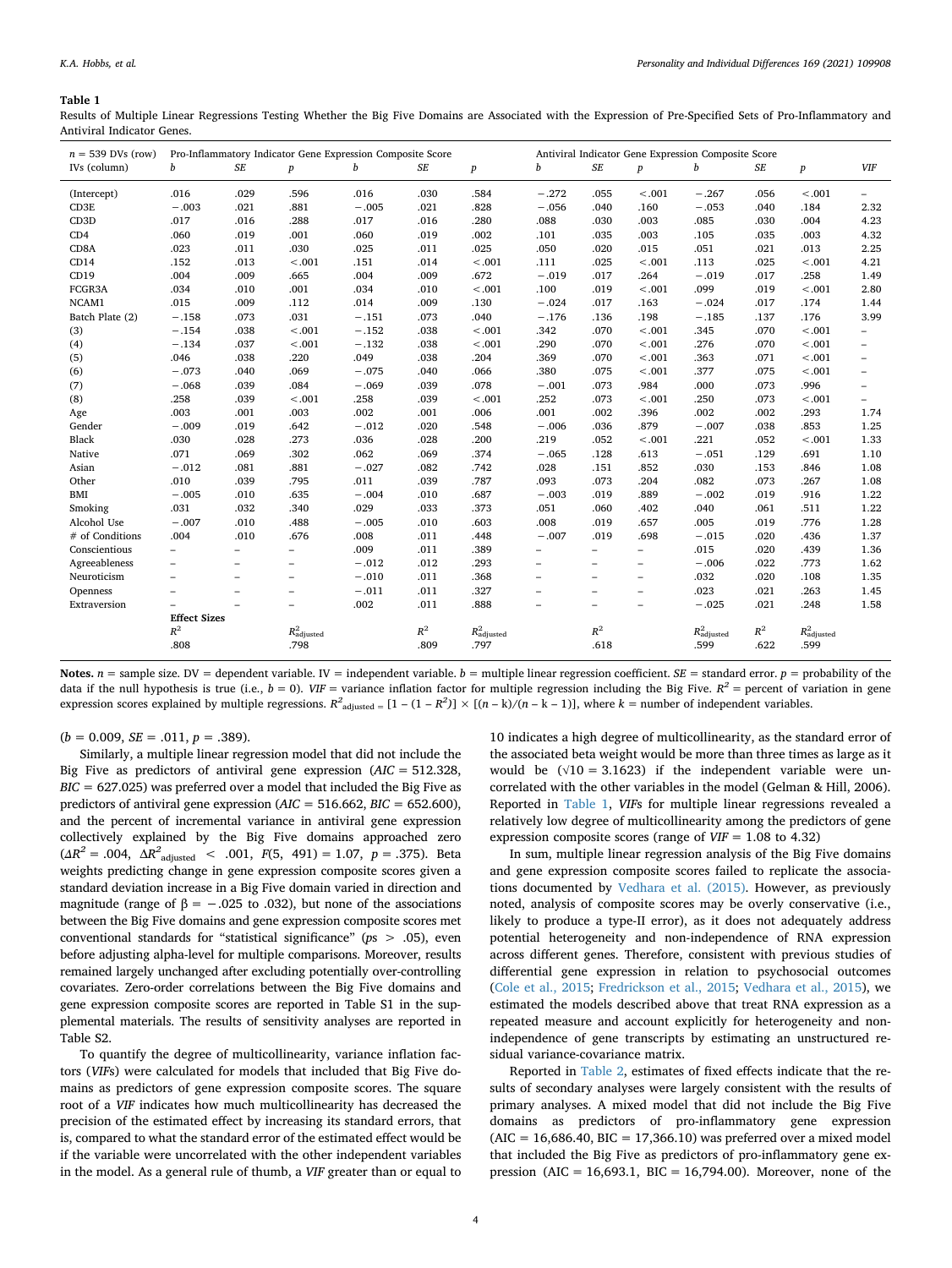#### <span id="page-4-0"></span>**Table 2**

Estimated Fixed Effects from a Repeated Measures Model of the Big Five Domains, Demographic and Health-Related Variables, and Technical Covariates Predicting a Pre-Specified Set of Pro-Inflammatory Indicator Genes.

| Dependent Variable: Pro-Inflammatory Indicator Gene Expression<br>Continuous Predictors: | h<br>SF. |              |  | t      | $\boldsymbol{p}$ |         |  |  |
|------------------------------------------------------------------------------------------|----------|--------------|--|--------|------------------|---------|--|--|
| (Intercept)                                                                              |          | .226<br>.050 |  |        | 4.48             | < 0.001 |  |  |
| (Lymphocyte Covariates)                                                                  |          |              |  |        |                  |         |  |  |
| CD3E                                                                                     | .036     | .020         |  |        | 1.74             | .083    |  |  |
| CD <sub>3</sub> D                                                                        | .034     | .017         |  |        | 1.99             | .047    |  |  |
| CD4                                                                                      | .085     | .020         |  |        | 4.22             | < .001  |  |  |
| CD <sub>8</sub> A                                                                        | .036     | .011         |  |        | 3.21             | .001    |  |  |
| CD14                                                                                     | .197     | .013         |  |        | 14.75            | < .001  |  |  |
| CD19                                                                                     | .015     | .009         |  |        | 1.73             | .084    |  |  |
| FCGR3A                                                                                   | .028     | .010         |  |        | 2.79             | .005    |  |  |
| NCAM1                                                                                    | .029     | .009         |  |        | 3.10             | .002    |  |  |
| (Demographic Variables)                                                                  |          |              |  |        |                  |         |  |  |
| Age                                                                                      |          | .002         |  | .001   | 1.99             | .047    |  |  |
| Gender                                                                                   |          | .008         |  | .020   | .42              | .676    |  |  |
| Black/African American                                                                   |          | .001         |  | .026   | .04              | .969    |  |  |
| Native American                                                                          |          | .078         |  | .069   | 1.14             | .256    |  |  |
| Asian American                                                                           |          | $-.116$      |  | .077   | 1.50             | .134    |  |  |
| Other Race/Ethnicity                                                                     |          | $-.009$      |  | .038   | .24              | .808    |  |  |
| (Health-Related Variables)                                                               |          |              |  |        |                  |         |  |  |
| Body Mass Index (BMI)                                                                    |          | .010         |  | .010   | 1.07             | .285    |  |  |
| <b>Smoking Status</b>                                                                    |          | .053         |  | .032   | 1.66             | .099    |  |  |
| History of Alcohol Use                                                                   |          | $-.009$      |  | .010   | .92              | .359    |  |  |
| # of Physical Health Conditions                                                          |          | $-.009$      |  | .010   | .90              | .368    |  |  |
| (Big Five Domains)                                                                       |          |              |  |        |                  |         |  |  |
| Conscientious                                                                            |          | .005         |  | .010   | .51              | .607    |  |  |
| Agreeableness                                                                            |          | $-.012$      |  | .011   | 1.11             | .266    |  |  |
| Neuroticism                                                                              |          | $-.009$      |  | .010   | .89              | .372    |  |  |
| Openness                                                                                 |          | .009         |  | .011   | .86              | .391    |  |  |
| Extraversion                                                                             |          | $-.004$      |  | .011   | .34              | .732    |  |  |
|                                                                                          |          |              |  |        |                  |         |  |  |
| Type-III Tests of Fixed Effects                                                          |          |              |  |        |                  |         |  |  |
| Nominal Predictors:                                                                      |          | $df_1$       |  | $df_2$ | F                | p       |  |  |
| (Gene & Technical Covariates)                                                            |          |              |  |        |                  |         |  |  |
| Gene                                                                                     |          | 14           |  | 465    | .02              | .999    |  |  |
| Plate Batch                                                                              |          | 7            |  | 465    | 21.69            | <.001   |  |  |

Notes.  $b =$  multiple regression weight.  $SE =$  standard error.  $T =$  test statistic.  $p =$  probability of the observed data assuming the null hypothesis (i.e.,  $b = 0$ ) is true. The F-statistics and p-values reported under Type-III Tests of Fixed Effects provide an omnibus test of whether mean levels of gene expression are equal across all groups of nominal covariates.

associations between the Big Five domains and pro-inflammatory gene expression were significantly different than zero (i.e., *p*s > 0.25). The fixed effect of extraversion on pro-inflammatory gene expression was in the opposite direction as predicted ( $b = -.004$ , SE = .011,  $p = .732$ ), as was the fixed effect of conscientiousness on pro-inflammatory gene expression ( $b = .005$ ,  $SE = .010$ ,  $p = .607$ ). Further, the size and precision of estimated effects were similar after omitting potentially overcontrolling covariates (see Table S5).

Reported in the supplemental materials (Tables S3), a similar pattern of results was observed when RNA values for antiviral indicator genes were specified as the dependent variable. A mixed model that only included covariates of antiviral gene expression (AIC = 30,359.10, BIC = 32,185.80) was preferred over a mixed model that included covariates plus the Big Five as predictors of antiviral gene expression  $(AIC = 30,359.30, BIC = 32,207.20)$ . Further, none of the observed associations between the Big Five domains were significantly different than zero ( $ps > .10$ ), with one exception. Although not predicted, the fixed effect of openness on antiviral gene expression (sign-inverted) was significantly different than zero ( $b = -.032$ , SE = .011,  $p = .006$ ), but did not meet a Bonferroni-corrected threshold for statistical

significance. Plus, a sensitivity analysis indicated that this effect was not significantly different than zero after omitting potentially overcontrolling covariates ( $b = -.012$ , SE - .012,  $p = .506$ ), and the zeroorder correlation between openness and antiviral gene expression composite scores was not significantly different than zero (*r* = .05, CI.95% =  $-.03, .13, p = .245$ ).

Finally, mixed models that simultaneously predicted pro-inflammatory and antiviral (sign-inverted) indicator gene expression provided little evidence for associations with the Big Five domains. None of the observed associations between the Big Five domains and CTRA gene expression met conventional standards for statistical significance (*p*s > .05), even before adjusting p-value thresholds for multiple comparisons, and the size and precision of estimated effects remained largely unchanged after omitting potentially over-controlling covariates. Although the present study did not replicate associations between extraversion and conscientiousness with pro-inflammatory gene expression, the current study replicated the Big Five correlates of BMI that have been observed in past studies: conscientiousness negatively correlated with BMI ( $r = -.141$ , 95% C.I. =  $-.223$ ,  $-.056$ ,  $p = .001$ ), neuroticism positively correlated with BMI ( $r = .115, 95\%$ ) C.I. = .030, .199,  $p = .008$ ), and zero-order correlations between BMI and the remaining Big Five domains were small in magnitude (correlations < .07) and not significantly different than zero (*p*s > .10).[2](#page-4-1)

#### **4. Discussion**

The present study attempted to replicate previously observed associations between the Big Five domains of extraversion and conscientiousness with pro-inflammatory gene expression in a community sample of middle-aged adults. Consistent with [Vedhara et al. \(2015\)](#page-6-3), associations between the expression of antiviral indicator genes and the Big Five were small in magnitude and not significantly different from zero. However, the present study found that associations between the expression of pro-inflammatory indicator genes and the Big Five were also not significantly different than zero. Moreover, the association between the expression of pro-inflammatory indicator genes and conscientiousness was in the opposite direction as predicted. These null findings were consistent across different analytic strategies, as well as before and after accounting for several covariates, including demographic variables, health-related outcomes, and other biological and technical variables.

Although we did not find any significant associations involving extraversion or conscientiousness as reported by [Vedhara et al. \(2015\)](#page-6-3), there was mixed evidence that openness was associated with antiviral gene expression. Multiple linear regressions revealed a null association between openness and the antiviral gene expression composite score, both before and after omitting potentially over-controlling covariates. The zero-order correlation between openness and the antiviral gene expression composite score was also not significantly different than zero. The results of the mixed model that accounted for heterogeneity and non-independence of gene transcripts, however, indicated that openness was significantly associated with antiviral gene expression. However, this fixed effect was not robust in sensitivity analyses that omitted potentially over-controlling covariates. In sum, only one of five relevant tests resulted in rejecting the null hypothesis of no association between openness and antiviral gene expression. Neuroticism was also marginally associated with CTRA gene expression composite scores, but in the opposite direction as expected. Neuroticism is a personality risk factor for anxiety and depression and so might be expected to *positively* relate to the CTRA, but we observed a trend toward negative association.

<span id="page-4-1"></span> $^{2}r_{\text{Agreeabness}} = .014, 95\% \text{ C.I.} = -.071, .099, p = .750; r_{\text{Openness}} = -.069,$ 95% C.I. = −.154, .016, *p* = .111;  $r_{\text{Extraversion}}$  = −.029, 95% C.I. = −.115, .056,  $p = .492$ ).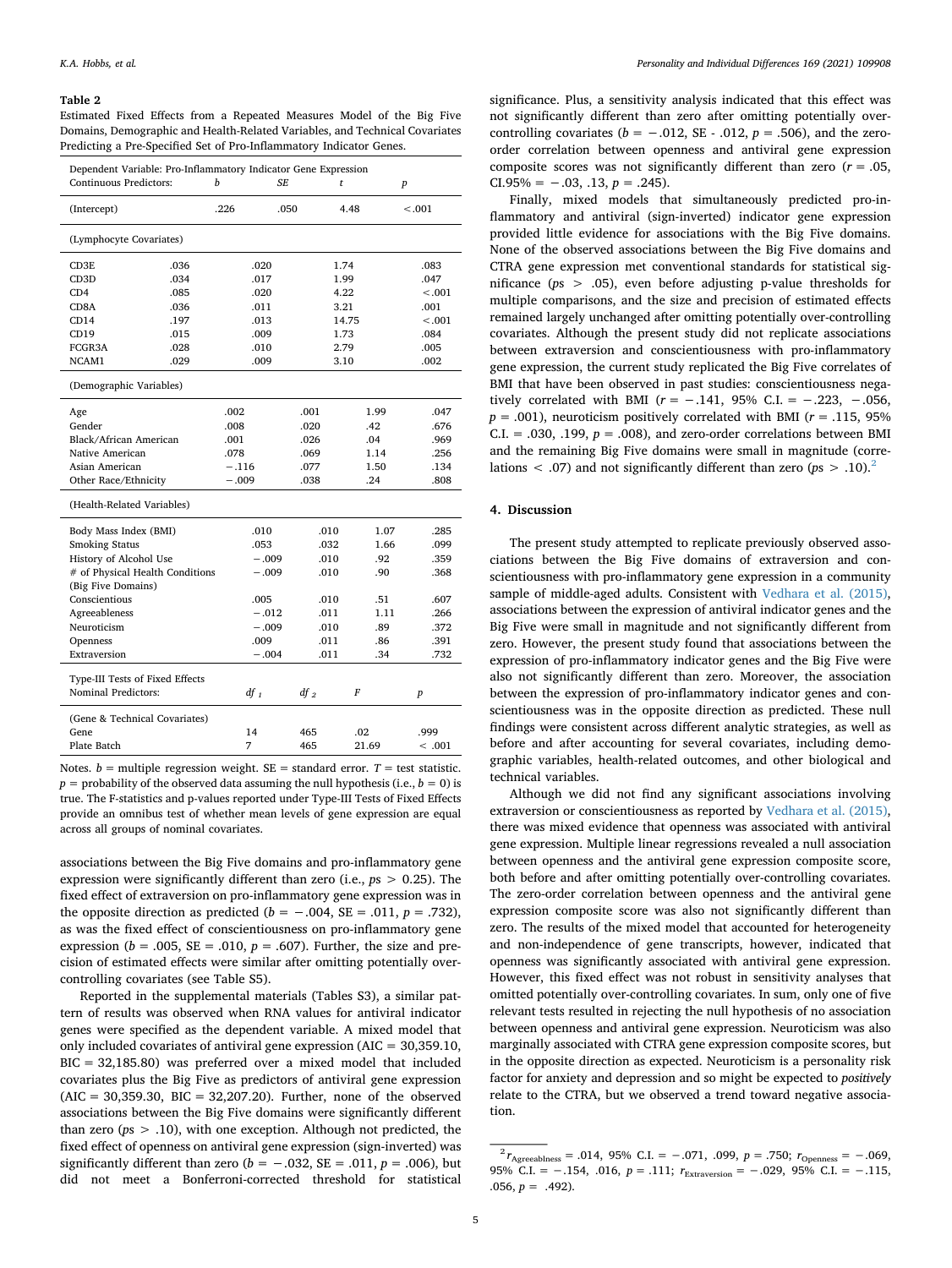Given that primary and secondary analyses failed to replicate associations between Big Five personality and CTRA gene expression, one may question the reliability of the MIDI measures of the Big Five implemented in the current study, especially given that internal consistencies of adjectival scales did not meet traditional psychometric standards for "high" reliability (e.g.,  $\alpha$  > .90). However, when a brief measure is used to index a broad content space, such as measuring a broad domain of personality with a short list of adjectives, modest internal consistency is not only expected but desired ([Boyle, 1991](#page-5-16); [Kline, 1979;](#page-6-12) [Little, Lindenberger, & Nesselroade, 1999](#page-6-13)), as high internal consistency in such cases may indicate that a measure is too narrowly focused and, consequently, "antithetical to high validity" [\(Kline, 1986](#page-6-14), p.118). Previous studies have also found that the MIDI scales used in the current study correlate with mortality and inflammatory markers in the expected directions [\(Chapman et al., 2009](#page-5-13); [Elliot, Turiano, &](#page-5-17) [Chapman, 2017](#page-5-17)). The MIDI scales have additionally been linked to a myriad of other health related behaviors such as smoking, missing work for health-related reasons, and alcohol consumption [\(Chapman et al.,](#page-5-13) [2009;](#page-5-13) [Graham, Mroczek, & Elleman, 2015;](#page-5-18) [Hakulinen et al., 2015](#page-5-19)). Ancillary correlational analyses were also conducted to provide a test of predictive validity for the MIDI measure of the Big Five. Importantly, zero-order correlations between the Big Five domains and BMI were largely consistent with past studies. Despite this evidence supporting the validity of the Big Five scales used in the current study, as [Vedhara et al. \(2015\)](#page-6-3) measured the Big Five domains using the NEO personality inventory, differences in personality measurement may nevertheless contribute to the lack of replication in the present study.

There are a number of additional limitations worth nothing. Most notably, blood samples were collected in different facilities from where they were processed into PBMC and subsequently stored, and transcriptome alterations may have occurred during shipment and processing (e.g., due to hemolysis and/or hypoxia). This may have resulted in both general and transcript-specific alterations relative to a "fresh capture" method. Other differences between this study and the one reported by [Vedhara et al. \(2015\)](#page-6-3) include the age cohort, cultural/national setting, racial and ethnic composition of the sample, sample recruitment methods, and the specific gene expression measurement (e.g., microarray assays of stabilized whole blood in [Vedhara et al., 2015](#page-6-3) vs. RNA sequencing of shipped and stored archival PBMC in this study, which resulted in differences in the general abundance of some gene transcripts between studies as well as differences in the specific set of gene transcripts analyzed). The [Vedhara et al. \(2015\)](#page-6-3) study excluded individuals with any acute or chronic illness, whereas the present study included ill individuals but sought to control for such effects by including them as a covariate. Finally, it is important to note that the results of this highly focused replication study do not rule out the possibility that personality dimensions might correlate with other aspects of gene expression that remain to be examined in future research (and potentially even with other sets of inflammatory or antiviral genes besides the specific gene sets examined here).

In sum, although the Big Five domains were not reliably associated with either the CTRA profile overall or with its pro-inflammatory or antiviral subcomponents in the current study, the Big Five domains were associated with BMI in the expected directions. This suggests that the failure to replicate associations between the Big Five and CTRA gene expression cannot be explained simply by poor personality measurement quality. As the present study was adequately powered to detect the associations reported by [Vedhara et al. \(2015\)](#page-6-3), failure to replicate links between personality and gene expression in this sample suggests that previously documented associations are unreliable in the sense of being either context-dependent (e.g., limited to specific population characteristics in ways that remain to be elucidated) or type-I errors. At the very least, assuming validity of the current personality and gene expression measures, and the absence of any material bias or confounding within this analysis, these results imply that the previously reported links of extraversion and conscientiousness to proinflammatory gene expression are not globally reliable across all study contexts.

#### **Author contributions**

KAH and RFK conceptualized the replication attempt. FDM performed formal analysis. KAH and FDM wrote the original draft of the manuscript. RFK supervised KAH and FDM. RFK and SWC acquired funding for the research and SWC conducted gene expression assays. All authors provided feedback and critical revisions before approving a final version of the manuscript.

#### **Acknowledgment**

Data were drawn from the biomarker project of MIDUS, which is funded by the National Institute on Aging (P01-AG020166 and U19- AG051426).

#### **Supplementary materials**

Supplementary material associated with this article can be found, in the online version, at [doi:10.1016/j.paid.2020.109908](https://doi.org/10.1016/j.paid.2020.109908).

#### **References**

- <span id="page-5-3"></span>[Bogg, T., & Roberts, B. W. \(2004\). Conscientiousness and health-related behaviors: A](http://refhub.elsevier.com/S0191-8869(20)30097-0/sbref0002) [meta-analysis of the leading behavioral contributors to mortality.](http://refhub.elsevier.com/S0191-8869(20)30097-0/sbref0002) *Psychological Bulletin, 130*[\(6\), 887–919.](http://refhub.elsevier.com/S0191-8869(20)30097-0/sbref0002)
- <span id="page-5-16"></span>[Boyle, G. J. \(1991\). Does item homogeneity indicate internal consistency or item re](http://refhub.elsevier.com/S0191-8869(20)30097-0/sbref0003)dundancy in psychometric scales? *[Personality and Individual Differences, 12](http://refhub.elsevier.com/S0191-8869(20)30097-0/sbref0003)*(3), [291–294](http://refhub.elsevier.com/S0191-8869(20)30097-0/sbref0003).
- <span id="page-5-8"></span>[Brim, O. G., Ryff, C. D., & Kessler, R. C. \(2004\).](http://refhub.elsevier.com/S0191-8869(20)30097-0/sbref0005) *The MIDUS national survey: an An overview. [How healthy are we](http://refhub.elsevier.com/S0191-8869(20)30097-0/sbref0005)*. 1–36.
- <span id="page-5-7"></span>[Brown, N. J. L., & Nickerson, C. A. \(2016\). Reanalysis of Vedhara et al.'s \(2015\) study of](http://refhub.elsevier.com/S0191-8869(20)30097-0/sbref0007) personality and gene expression. *[Personality and Individual Differences, 91](http://refhub.elsevier.com/S0191-8869(20)30097-0/sbref0007)*, 133–137.
- <span id="page-5-12"></span>[Brummett, B. H., Babyak, M. A., Williams, R. B., Barefoot, J. C., Costa, P. T., & Siegler, I.](http://refhub.elsevier.com/S0191-8869(20)30097-0/sbref0008) [C. \(2006\). NEO personality domains and gender predict levels and trends in body](http://refhub.elsevier.com/S0191-8869(20)30097-0/sbref0008) [mass index over 14 years during midlife.](http://refhub.elsevier.com/S0191-8869(20)30097-0/sbref0008) *Journal of Research in Personality, 40*(3), [222–236](http://refhub.elsevier.com/S0191-8869(20)30097-0/sbref0008).
- <span id="page-5-1"></span>[Chapman, B. P., Roberts, B., & Duberstein, P. \(2011\). Personality and longevity: Knowns,](http://refhub.elsevier.com/S0191-8869(20)30097-0/sbref0010) [unknowns, and implications for public health and personalized medicine.](http://refhub.elsevier.com/S0191-8869(20)30097-0/sbref0010) *Journal of [Aging Research, 2011](http://refhub.elsevier.com/S0191-8869(20)30097-0/sbref0010)*, 1–24.
- <span id="page-5-13"></span>[Chapman, B., Fiscella, K., Duberstein, P., & Kawachi, I. \(2009\). Education and smoking:](http://refhub.elsevier.com/S0191-8869(20)30097-0/sbref0011) [Confounding or effect modification by phenotypic personality traits.](http://refhub.elsevier.com/S0191-8869(20)30097-0/sbref0011) *Annals of [Behavioral Medicine, 38](http://refhub.elsevier.com/S0191-8869(20)30097-0/sbref0011)*(3), 237–248.
- <span id="page-5-2"></span>[Charles, S. T., Gatz, M., Kato, K., & Pedersen, N. L. \(2008\). Physical health 25 years later:](http://refhub.elsevier.com/S0191-8869(20)30097-0/sbref0012) [The predictive ability of neuroticism.](http://refhub.elsevier.com/S0191-8869(20)30097-0/sbref0012) *Health Psychology, 27*(3), 369–378.
- <span id="page-5-5"></span>[Cole, S. W. \(2013\). Social regulation of human gene expression: Mechanisms and im](http://refhub.elsevier.com/S0191-8869(20)30097-0/sbref0013)plications for public health. *[American Journal of Public Health, 103](http://refhub.elsevier.com/S0191-8869(20)30097-0/sbref0013)*(S1), S84–S92.
- <span id="page-5-6"></span>[Cole, S. W., Levine, M. E., Arevalo, J. M. G., Ma, J., Weir, D. R., & Crimmins, E. M. \(2015\).](http://refhub.elsevier.com/S0191-8869(20)30097-0/sbref0014) [Loneliness, eudaimonia, and the human conserved transcriptional response to ad](http://refhub.elsevier.com/S0191-8869(20)30097-0/sbref0014)versity. *[Psychoneuroendocrinology, 63](http://refhub.elsevier.com/S0191-8869(20)30097-0/sbref0014)*, 11–17.
- <span id="page-5-17"></span>[Elliot, A. J., Turiano, N. A., & Chapman, B. P. \(2017\). Socioeconomic status interacts with](http://refhub.elsevier.com/S0191-8869(20)30097-0/sbref0015) [conscientiousness and neuroticism to predict circulating concentrations of in](http://refhub.elsevier.com/S0191-8869(20)30097-0/sbref0015)flammatory markers. *[Annals of Behavioral Medicine, 51](http://refhub.elsevier.com/S0191-8869(20)30097-0/sbref0015)*(2), 240–250.
- <span id="page-5-9"></span>[Erdfelder, E., Faul, F., & Buchner, A. \(1996\). GPOWER: A general power analysis pro](http://refhub.elsevier.com/S0191-8869(20)30097-0/sbref0016)gram. *[Behavior Research Methods, Instruments, & Computers, 28](http://refhub.elsevier.com/S0191-8869(20)30097-0/sbref0016)*(1), 1–11.
- <span id="page-5-15"></span>[Fredrickson, B. L., Grewen, K. M., Algoe, S. B., Firestine, A. M., Arevalo, J. M., Ma, J.,](http://refhub.elsevier.com/S0191-8869(20)30097-0/sbref0017) [et al. \(2015\). Psychological well-being and the human conserved transcriptional re](http://refhub.elsevier.com/S0191-8869(20)30097-0/sbref0017)[sponse to adversity.](http://refhub.elsevier.com/S0191-8869(20)30097-0/sbref0017) *PloS One, 10*(3), e0121839.
- <span id="page-5-10"></span>[Goldberg, L. R. \(1992\). The development of markers for the Big-Five factor structure.](http://refhub.elsevier.com/S0191-8869(20)30097-0/sbref0019) *[Psychological Assessment, 4](http://refhub.elsevier.com/S0191-8869(20)30097-0/sbref0019)*, 26–42.
- <span id="page-5-18"></span>[Graham, E. K., Mroczek, D. K., & Elleman, L. G. \(2015\). Personality & earnings lost: The](http://refhub.elsevier.com/S0191-8869(20)30097-0/sbref0020) [economic costs of work cut back days due to physical and mental health.](http://refhub.elsevier.com/S0191-8869(20)30097-0/sbref0020) *Personality [Psychology, 1](http://refhub.elsevier.com/S0191-8869(20)30097-0/sbref0020)*(1), 1–7.
- <span id="page-5-19"></span>[Hakulinen, C., Elovainio, M., Batty, G. D., Virtanen, M., Kivimaki, M., & Jokela, M.](http://refhub.elsevier.com/S0191-8869(20)30097-0/sbref0021) [\(2015\). Personality and alcohol consumption: Pooled analysis of 72,949 adults from](http://refhub.elsevier.com/S0191-8869(20)30097-0/sbref0021) eight cohort studies. *[Drug and Alcohol Dependence, 151](http://refhub.elsevier.com/S0191-8869(20)30097-0/sbref0021)*, 110–114.
- <span id="page-5-11"></span>[John, O. P. \(1990\). The "Big Five" factor taxonomy: Dimensions of personality in the](http://refhub.elsevier.com/S0191-8869(20)30097-0/sbref0022) [natural language and in questionnaires. In L. A. Pervin \(Ed.\).](http://refhub.elsevier.com/S0191-8869(20)30097-0/sbref0022) *Handbook of personality: Theory and research* [\(pp. 66–100\). New York, NY: Guilford Press](http://refhub.elsevier.com/S0191-8869(20)30097-0/sbref0022).
- <span id="page-5-0"></span>[John, O. P., Naumann, L. P., & Soto, C. J. \(2008\). Paradigm shift to the integrative big five](http://refhub.elsevier.com/S0191-8869(20)30097-0/sbref0023) trait taxonomy. *[Handbook of Personality: Theory and Research, 3](http://refhub.elsevier.com/S0191-8869(20)30097-0/sbref0023)*, 114–158.
- <span id="page-5-4"></span>[Jokela, M., Batty, G. D., Nyberg, S. T., Virtanen, M., Nabi, H., & Singh-Manoux, A.](http://refhub.elsevier.com/S0191-8869(20)30097-0/sbref0024) [\(2013a\). Personality and all-cause mortality: Individual-participant meta-analysis of](http://refhub.elsevier.com/S0191-8869(20)30097-0/sbref0024) 3,947 deaths in 76,150 adults. *[American Journal of Epidemiology, 178](http://refhub.elsevier.com/S0191-8869(20)30097-0/sbref0024)*(5), 667–675.
- <span id="page-5-14"></span>[Jokela, M., Hintsanen, M., Hakulinen, C., Batty, G. D., Nabi, H., & Singh-Manoux, A.](http://refhub.elsevier.com/S0191-8869(20)30097-0/sbref0025) [\(2013b\). Association of personality with the development and persistence of obesity:](http://refhub.elsevier.com/S0191-8869(20)30097-0/sbref0025)